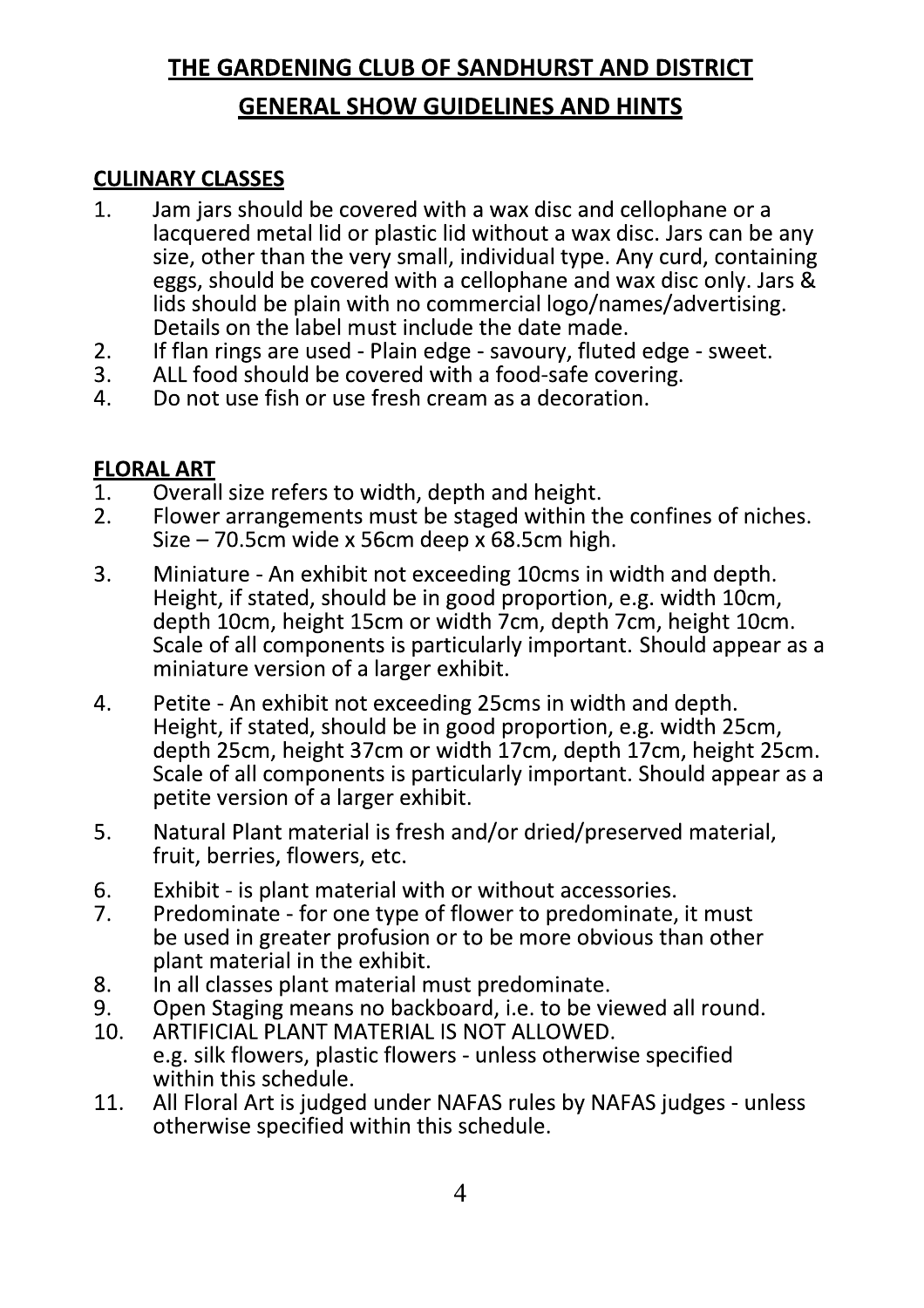# **THE GARDENING CLUB OF SANDHURST AND DISTRICT SHOW REGULATIONS**

1. All exhibitors must be members of The Gardening Club of Sandhurst and District with the exception of the Junior's Classes or those under 18 where Regulation 15 applies. Exhibitors are only allowed to stage ONE entry in any ONE class.

2. All exhibits must be grown by the exhibitor. Floral Art must be staged by the exhibitor. Pot Plants where possible should be named and must have been in the exhibitor's possession for at least six months. Photographs must have been taken by the exhibitor.

### 3.(a) Daffodil and Late Spring Show

Entries to be handed in on the evening of the show between 6.45pm and 7.30pm. Entry to classes is free.

Exhibits must be staged between 6.45 pm and 7.30 pm. Judging will commence at 7.30 pm

(b) Summer and Autumn Shows

ENTRY FORMS MUST BE IN THE HANDS OF THE SECRETARY OR A COMMITEE MEMBER by 12.00 noon on the THURSDAY prior to the Show with the entrance fee of 10p per entry.

Exhibits must be staged between 9.00am and 12.00 noon on the morning of the show.

4. With the exception of the Judges, the Show Organiser and his/her accredited assistants, the show hall will be closed to all other persons from 12.00 noon until the judging has been completed.

5. The Judges decision shall be final in all classes and they shall have the power to withhold any prizes if they consider the exhibits do not merit the highest or other awards. All flower, fruit and vegetable classes judged according to R.H.S Horticultural Show Handbook unless otherwise specified within this schedule.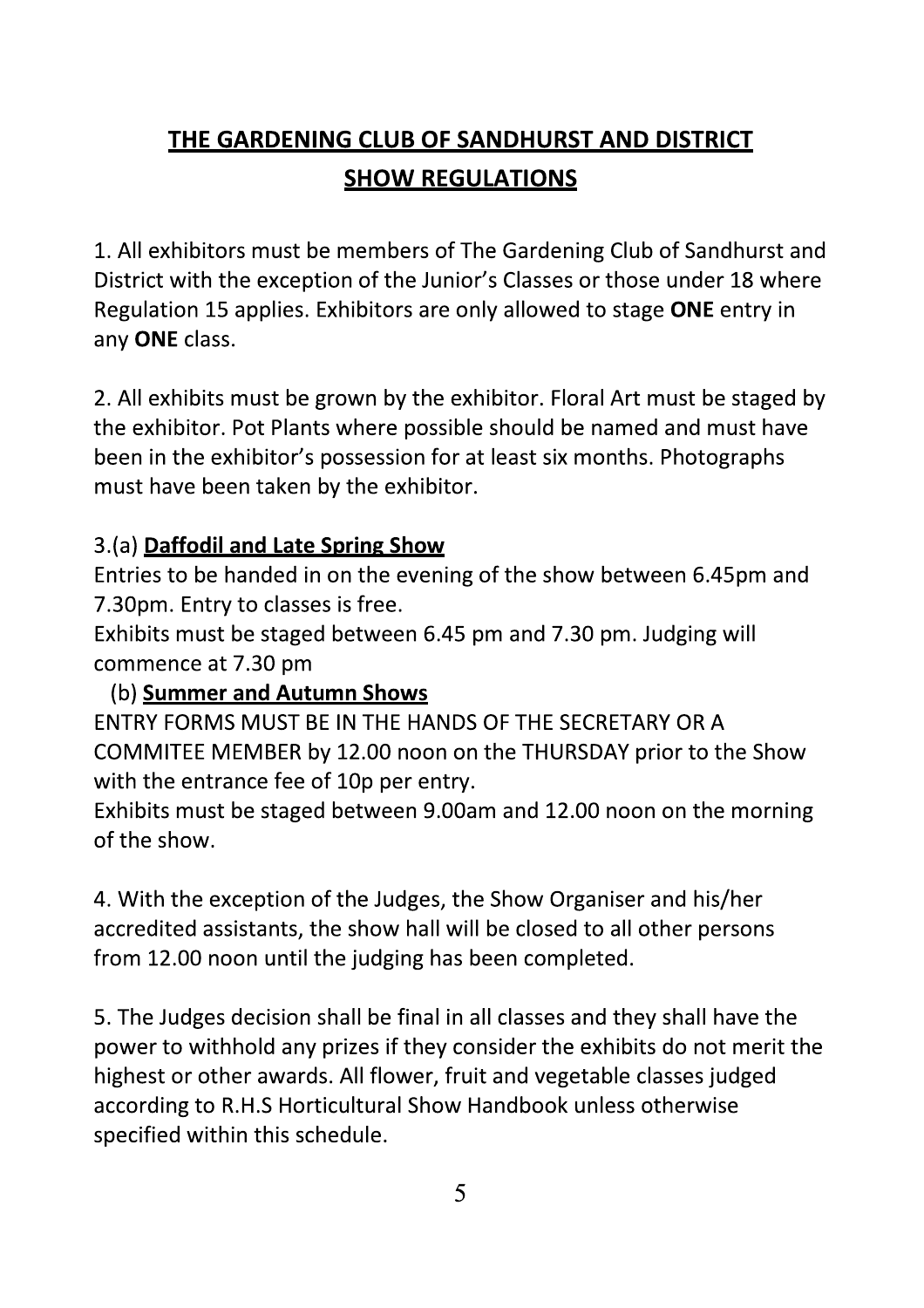6. A copy of the RHS Handbook will be available at each show.

7. With the exception of the Flower Arranging classes in their individual niches the Show Organiser reserves the right to move any exhibit after it has been staged.

8. No competitor may touch another competitor's exhibit. Failure to observe this rule will lead to disqualification.

9. In no circumstances may any exhibit be removed before the Show closes.

10. The Club's vases must be used in all classes except where stated. N.B. For exhibits specified as "over water" special boxes will be supplied.

11. All exhibits must be removed by the exhibitors at the end of the Show.

12. The Gardening Club cannot be held responsible for compensation regarding loss or damage from any cause in respect of exhibits or personal property.

13. A Novice shall be deemed to be an exhibitor who has not won first prize in any show.

14 The Junior's classes are open to all children aged 13 and under and are not restricted to member's children only.

15. Under 18 year olds can enter any class provided they are related to a member of the club. Regulation 14 applies to those aged 13 and under.

16. The Committee reserves the right to visit any exhibitor's garden within 48hrs of the Show taking place.

17. Any protest must be made in writing to the Show Organiser or their deputy before the end of the Show with a deposit of £1 which is returnable if the protest is upheld.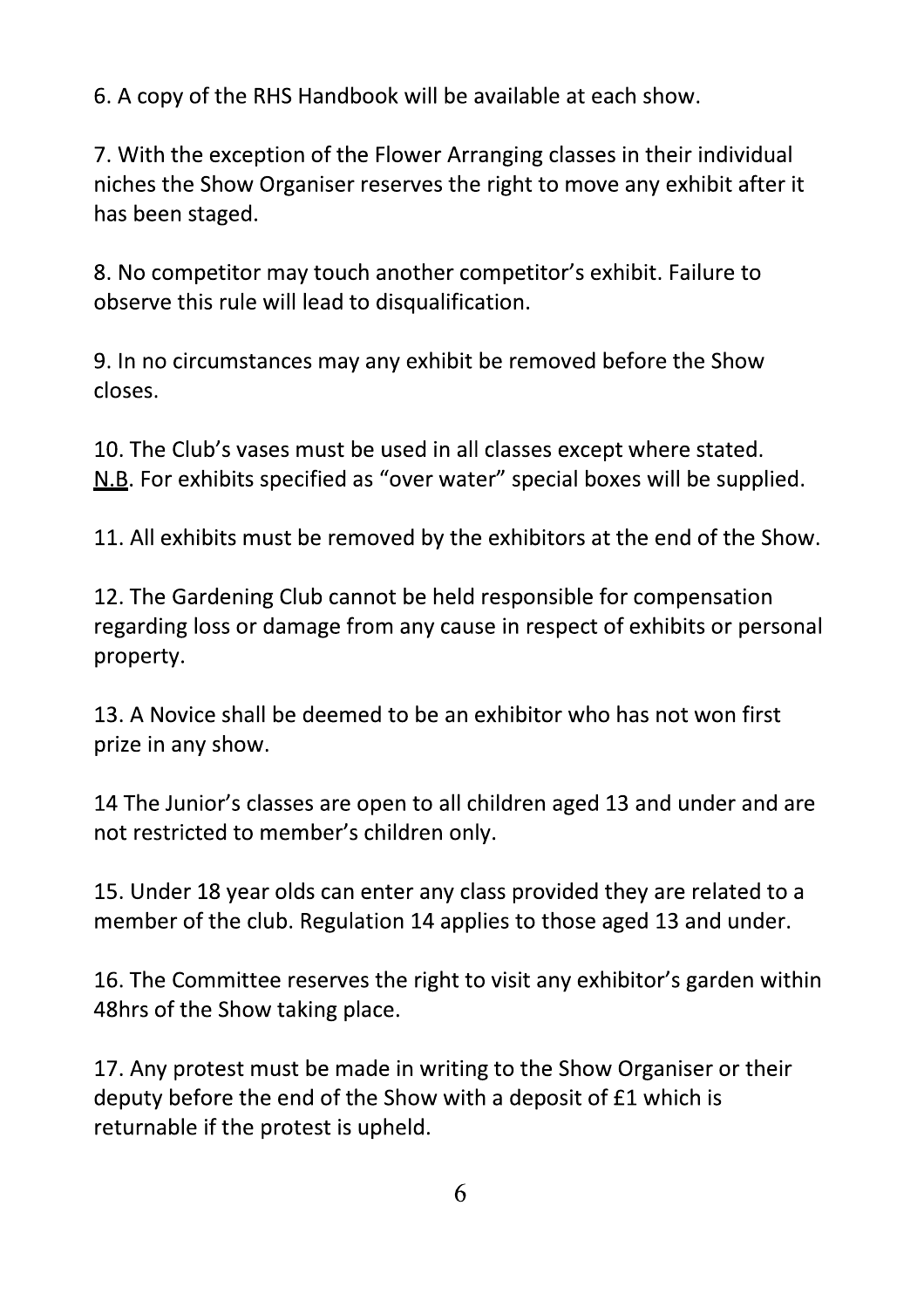18. The Committee reserves the right to interpret these Regulations and the contents of the Show Schedule and to refuse, cancel or disqualify entries.

19. To determine the allocation of cups and trophies the following points will be awarded at all shows.

| Placement       | Points awarded | Prize money     |
|-----------------|----------------|-----------------|
| 1st             |                |                 |
| 2 <sub>nd</sub> |                | 60 <sub>p</sub> |
| 3rd             |                |                 |

No points are awarded for Highly Commended but these awards are taken into consideration when entrants have the same number of points.

No extra points are awarded for Best Exhibits, but entrants receive diplomas, certificates, vouchers etc as detailed in the Show Schedule.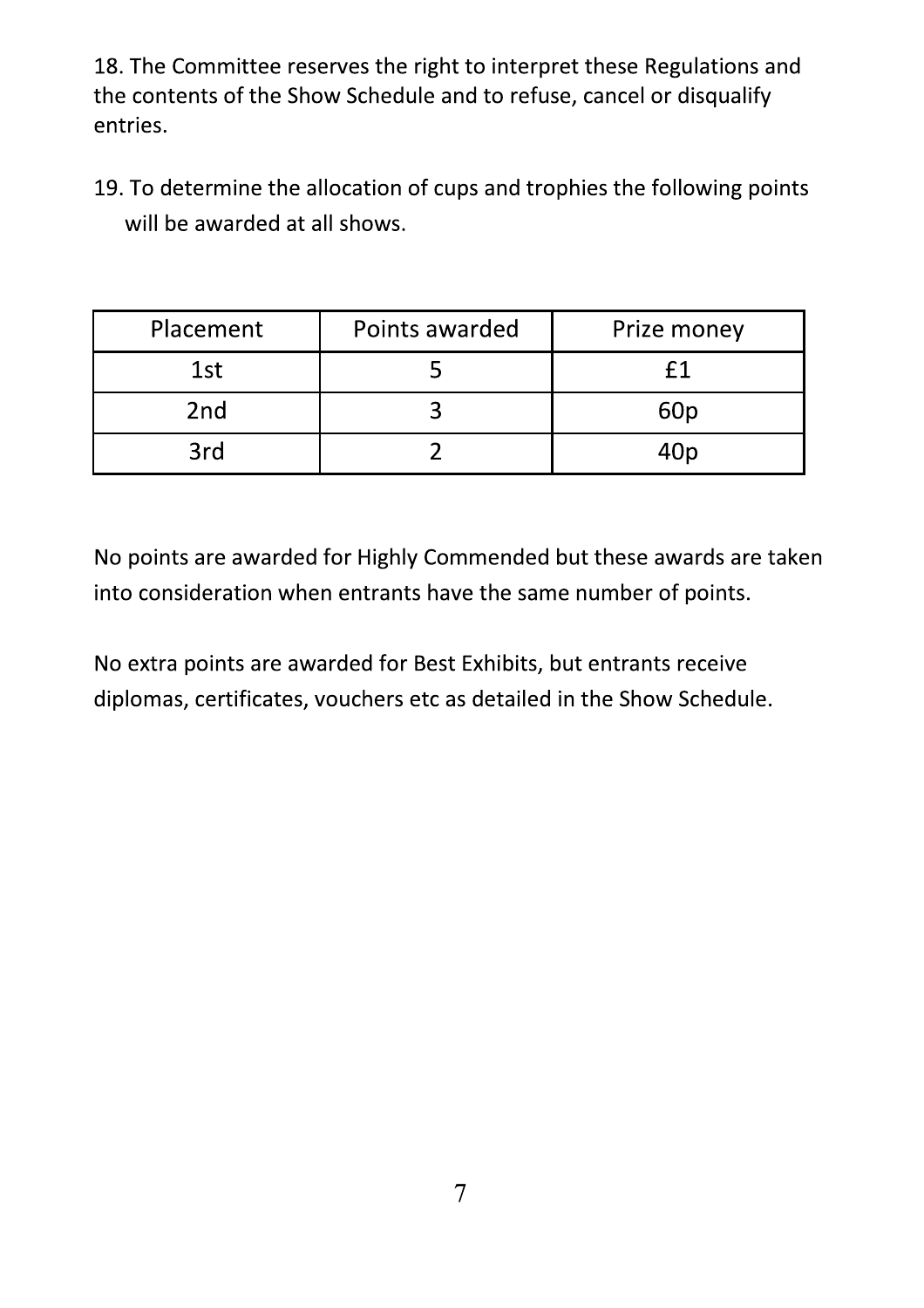# **QUANTITIES OF VEGETABLES FOR DISPLAY**

### (Unless otherwise specified within this Schedule)

| <b>Type of Vegetable</b>                 |                      | <u>Numbers Max Points</u> |
|------------------------------------------|----------------------|---------------------------|
|                                          | <b>Single Dishes</b> |                           |
|                                          |                      |                           |
| Artichokes (Chinese)                     | 4                    | 10                        |
| Artichokes (Globe)                       | $\overline{2}$       | 15                        |
| Artichokes (Jerusalem)                   | 4                    | 15                        |
| Asparagus                                | 6                    | 15                        |
| Aubergines                               | $\overline{2}$       | 18                        |
| Beans (Broad)                            | 6                    | 15                        |
| Beans (Dwarf, French, Stringless)        | 6                    | 15                        |
| Beans (Runner)                           | 6                    | 18                        |
| Beans (Climbing other than Runner)       | 6                    | 15                        |
| <b>Beetroot</b>                          | 3                    | 15                        |
| Broccoli (Sprouting – no. of shoots)     | 12                   | 15                        |
| <b>Broccoli (Colour headed)</b>          | $\overline{2}$       | 18                        |
| <b>Brussels Sprouts</b>                  | 10                   | 15                        |
| Cabbages (Chinese)                       | $\overline{2}$       | 15                        |
| Cabbages (Red)                           | $\overline{2}$       | 15                        |
| Cabbages (Green)                         | $\overline{2}$       | 15                        |
| Cabbages (Savoy)                         | $\overline{2}$       | 15                        |
| Calabrese                                | $\overline{2}$       | 15                        |
| Carrots (Stump/long)                     | 3                    | 18/20                     |
| Cauliflower (inc. White headed broccoli) | $\overline{2}$       | 20                        |
| Celeriac                                 | 3                    | 15                        |
| Celery                                   | 2                    | 20                        |
| <b>Chicory Heads (Chicons)</b>           | 3                    | 15                        |
| Chilli Peppers                           | 9                    | 15                        |
| Chives                                   | 2 bunches 10         |                           |
| Courgettes (Same Variety)                | 2                    | 12                        |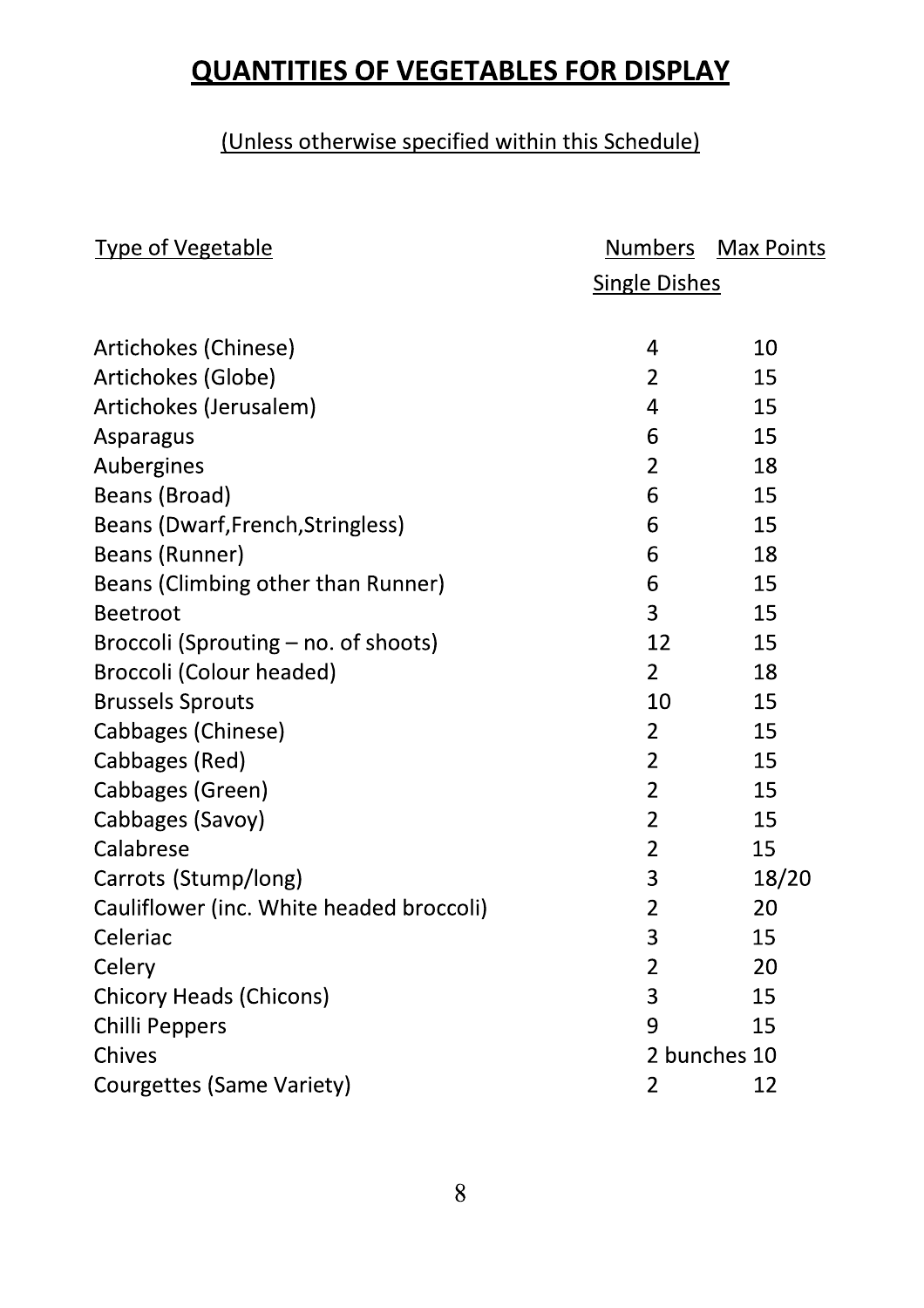| <b>Type of Vegetable</b>                  | <u>Numbers</u>       |              | <b>Max Points</b> |
|-------------------------------------------|----------------------|--------------|-------------------|
|                                           | <b>Single Dishes</b> |              |                   |
| Cucumbers (House/Frame)                   | $\overline{2}$       |              | 18                |
| Cucumbers (Ridge/Outdoor)                 | $\overline{2}$       |              | 15                |
| Endive                                    | 3                    |              | 10                |
| Fennel (Florence)                         | $\overline{2}$       |              | 15                |
| Garlic                                    | 4 bulbs              |              | 15                |
| Herbs                                     |                      | 1 bunch      | 10                |
| <b>Kales</b>                              | $\overline{2}$       |              | 12                |
| Kohl Rabi                                 | $\overline{2}$       |              | 12                |
| Leeks                                     | $\overline{2}$       |              | 20                |
| Leeks (Pot)                               | $\overline{2}$       |              | 20                |
| Lettuces                                  | $\overline{2}$       |              | 15                |
| Marrows/Squashes                          | $\overline{2}$       |              | 15/12             |
| <b>Mushrooms</b>                          | 6                    |              | 15                |
| Okra                                      | 4                    |              | 18                |
| Onions (Exhibition/Under 250g)            | 3                    |              | 20/15             |
| Onions (Pickling $\approx$ 30mm diameter) | 9                    |              | 10                |
| Onions (Green salad)                      | 5                    |              | 10                |
| Parsnips                                  | $\overline{2}$       |              | 20                |
| Peas                                      | 6 pods               |              | 20                |
| Peas (Mangetout/Sugarsnap)                | 6 pods               |              | 15                |
| Peppers (Sweet)                           | 2                    |              | 15                |
| Potatoes                                  | 4                    |              | 20                |
| Pumpkins                                  | 1                    |              | 10                |
| Radishes (Small salad)                    | 5                    |              | 10                |
| Rhubarb (Forced)                          | 3 sticks             |              | 15                |
| Rhubarb (Natural)                         | 3 sticks             |              | 12                |
| Shallots (Exhibition)                     | 9                    |              | 18                |
| Shallots (Pickling < 30mm diameter)       | 9                    |              | 15                |
| <b>Swedes</b>                             | $\overline{2}$       |              | 15                |
| <b>Sweet Corn</b>                         | $\overline{2}$       |              | 18                |
| Tomatoes (medium)                         | 4                    |              | 18                |
| Tomatoes (large fruited beefsteaks)       | 4                    |              | 15                |
| Tomatoes (small fruited cherry types)     | 5                    |              | 12                |
| <b>Turnips</b>                            | $\overline{2}$       |              | 15                |
| <b>Watercress</b>                         |                      | 2 bunches 10 |                   |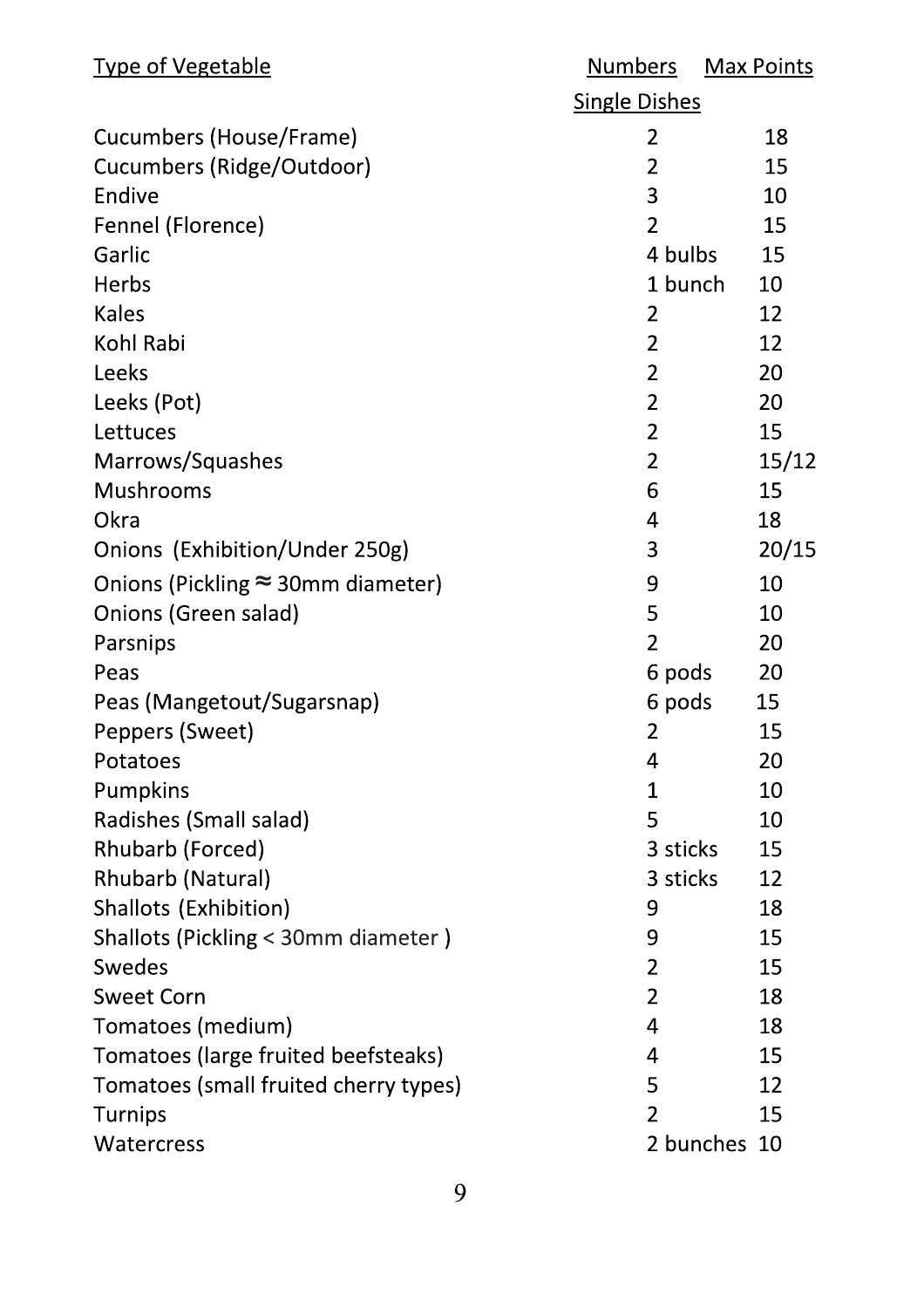# **QUANTITIES OF FRUIT FOR DISPLAY**

### (Unless otherwise specified within this Schedule)

| Type of Fruit                                                 | <b>Numbers</b> |  |
|---------------------------------------------------------------|----------------|--|
|                                                               |                |  |
| Apples                                                        | 3              |  |
| Apricots                                                      | 6              |  |
| <b>Blackberries</b>                                           | 15             |  |
| Blueberries (Bunches to weigh not less than 150z or more than |                |  |
| 17 <sub>O</sub>                                               |                |  |
| <b>Cherries</b>                                               | 10             |  |
| <b>Citrus Fruits</b>                                          | $\overline{2}$ |  |
| Currants (Dish of black, red or white -                       |                |  |
| to weigh not less than 150z or more than 170z)                |                |  |
| Damsons                                                       | 10             |  |
| Figs                                                          | 3              |  |
| Gooseberries                                                  | 12             |  |
| Grapes (Indoor)                                               | 1 bunch        |  |
| Grapes (Outdoor)                                              | 2 bunches      |  |
| Loganberries                                                  | 10             |  |
| <b>Tayberries</b>                                             | 10             |  |
| <b>Kiwi Fruits</b>                                            | 6              |  |
| <b>Melons</b>                                                 | $\mathbf 1$    |  |
| <b>Nectarines</b>                                             | 5              |  |
| Nuts (Dish of, to weigh not less than 150z or more than 170z) |                |  |
| Peaches                                                       | 5              |  |
| Pears                                                         | 3              |  |
| Plums                                                         | 5              |  |
| Quinces                                                       | 3              |  |
| Raspberries                                                   | 12             |  |
| <b>Strawberries</b>                                           | 10             |  |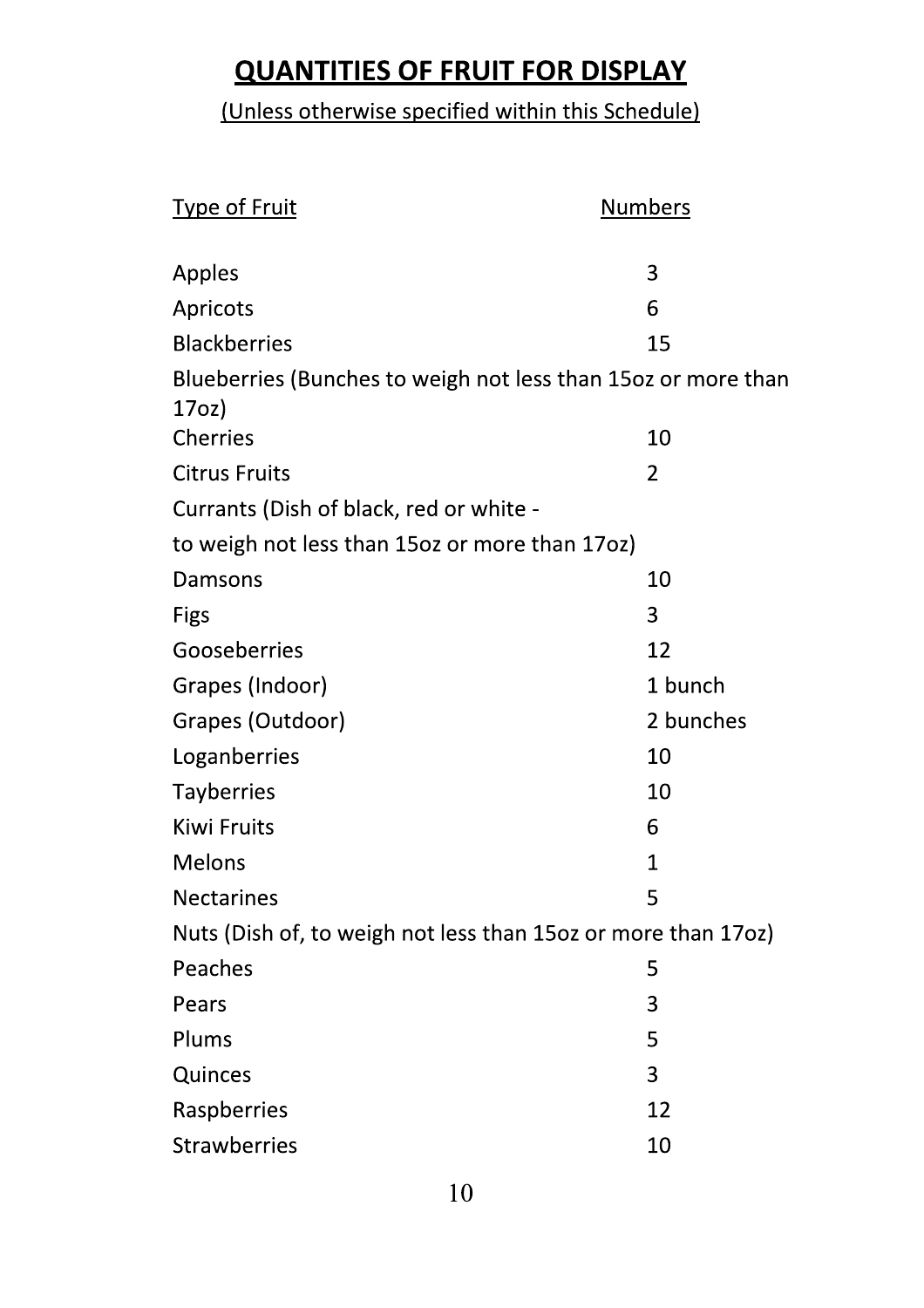# **SUMMER SHOW**

### **SECTION 1 - FLOWERS**

#### **Class**

| 1. | <b>Roses</b> - | 1 Specimen bloom - Hybrid Tea                                                                          |
|----|----------------|--------------------------------------------------------------------------------------------------------|
| 2. |                | 1 rose - selected for fragrance                                                                        |
| 3. |                | 3 Sprays - 1 or more cultivars                                                                         |
| 4. |                | Rambler/Climber - 1 spray                                                                              |
| 5. |                | Container of one or more cultivars arranged for<br>all-round effect. Exhibitor to supply own container |

**BEST EXHIBIT** Classes 1-5 Club Certificate and a Voucher for £3.00 **HIGHEST POINTS Classes 1-5 THE ROSE BOWL** 

- 6. Lupins - 3 blooms, any kind
- $7<sub>1</sub>$ Delphiniums - 1 vase of 3 spikes, 1 or more cultivars
- 8. Pansies and/or violas - 6 blooms - mounted over water
- 9. Delphiniums - 6 blooms - mounted over water
- $10.$ Clematis Flower (named, if possible). Club to provide container
- Vase of Flowers 6 stems of 1 kind not in classes 1-9  $11.$
- Vase of mixed Flowers NOT LESS than 12 stems 12. arranged for all-round effect
- 13. Sweet Williams - 6 stems
- Pelargoniums/Geraniums 6 leaves 3 different cultivars mounted  $14**$ over water
- $15***$ Pelargoniums/Geraniums - 3 heads - mounted singly in three separate vases

### Classes 8, 9 & 14 - mounts will be supplied

**BEST EXHIBIT** Classes 6-15 Club Certificate and a Voucher for £3.00 **HIGHEST POINTS Classes 6-15 MARY GIBBONS TROPHY**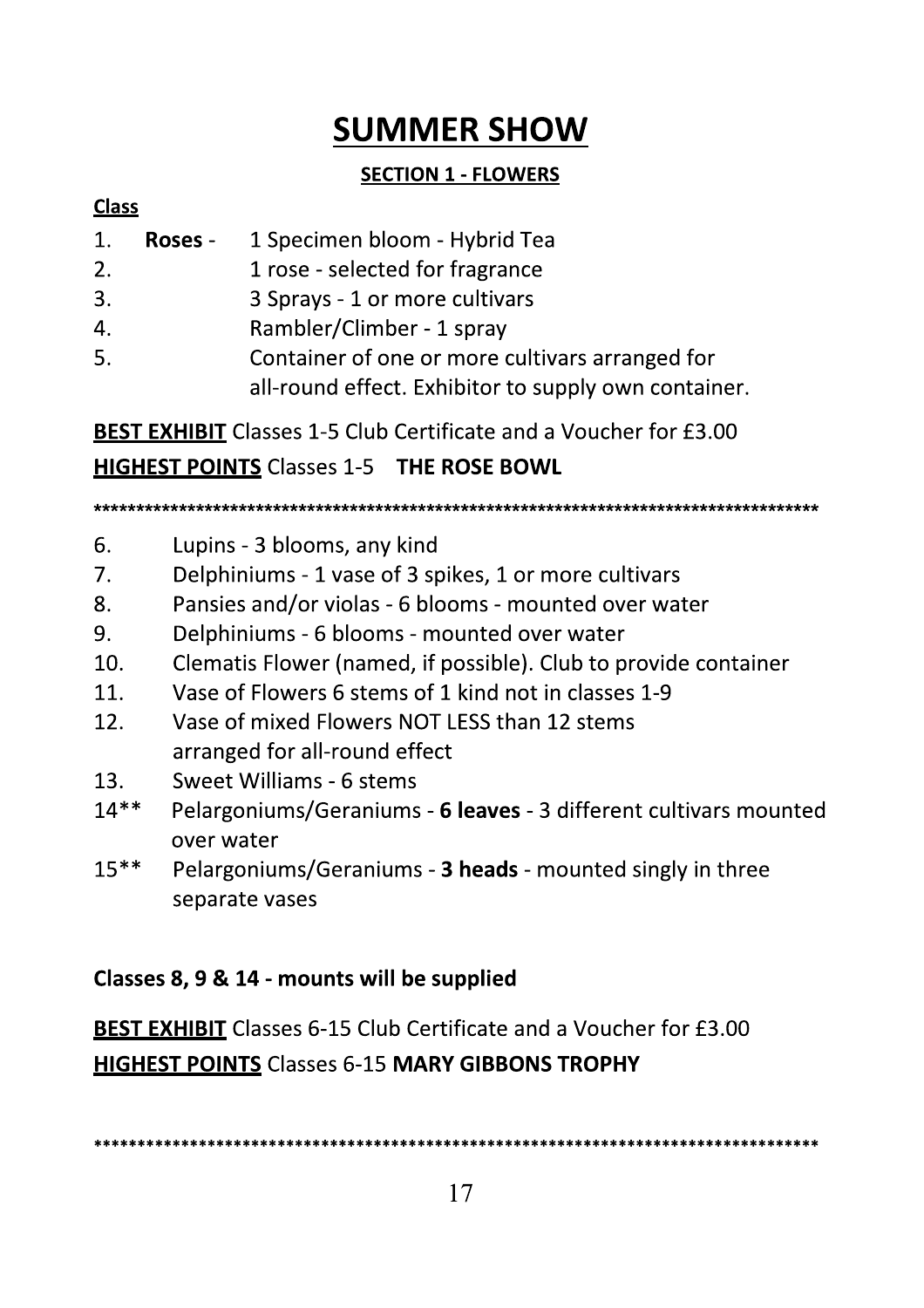### **Class**

- $16***$ 1 Fuchsia
- $17***$ 1 Ivy Leaf Geranium
- 1 Pelargonium Regal  $18**$
- $19**$ 1 Pelargonium - Zonal
- 20. Pot Plant - African Violet - (Saint Paulia)
- $21.$ Pot Plant - Flowering - not in classes 16 to 20 or 25
- $22.$ Fern
- Pot Plant Foliage  $23.$
- $24.$ **Cactus or Succulent**
- Orchid 25.
- 26. **Bonsai**

ALL CLASSES 16-25 - MAXIMUM POT SIZE 8" (203 mm)

**BEST EXHIBIT** Classes 16-26 - Club Certificate and a voucher for £3.00 **HIGHEST POINTS Classes 16-26 - THE HETTY HOPE MEMORIAL TROPHY** 

\*\* Classes 14 to 19 contribute towards the Annual award of THE JOHN CHUTER CUP

- $27<sub>1</sub>$ Sweet Peas - 6 stems mixed
- 28. Sweet Peas - 3 cultivars - 1 stem of each
- 29. Sweet Peas - 3 blooms - 1 cultivar
- $30.$ Any Container of Sweet Peas - not more than 24 stems arranged for all-round effect. Exhibitor to supply own container

**BEST EXHIBIT Classes 27-30 - Club Certificate and a Voucher for £3.00 HIGHEST POINTS Classes 27-30 - THE MARKS & SPENCER CUP** 

- 31. 1 Hanging Basket, Hanging Pot or Hanging Tower
- 1 Wall Basket or Wall Pouch  $32<sub>1</sub>$
- 33. 1 Patio Tub or Trough

**BEST EXHIBIT** Classes 31-33 - Club Certificate and a Voucher for £3.00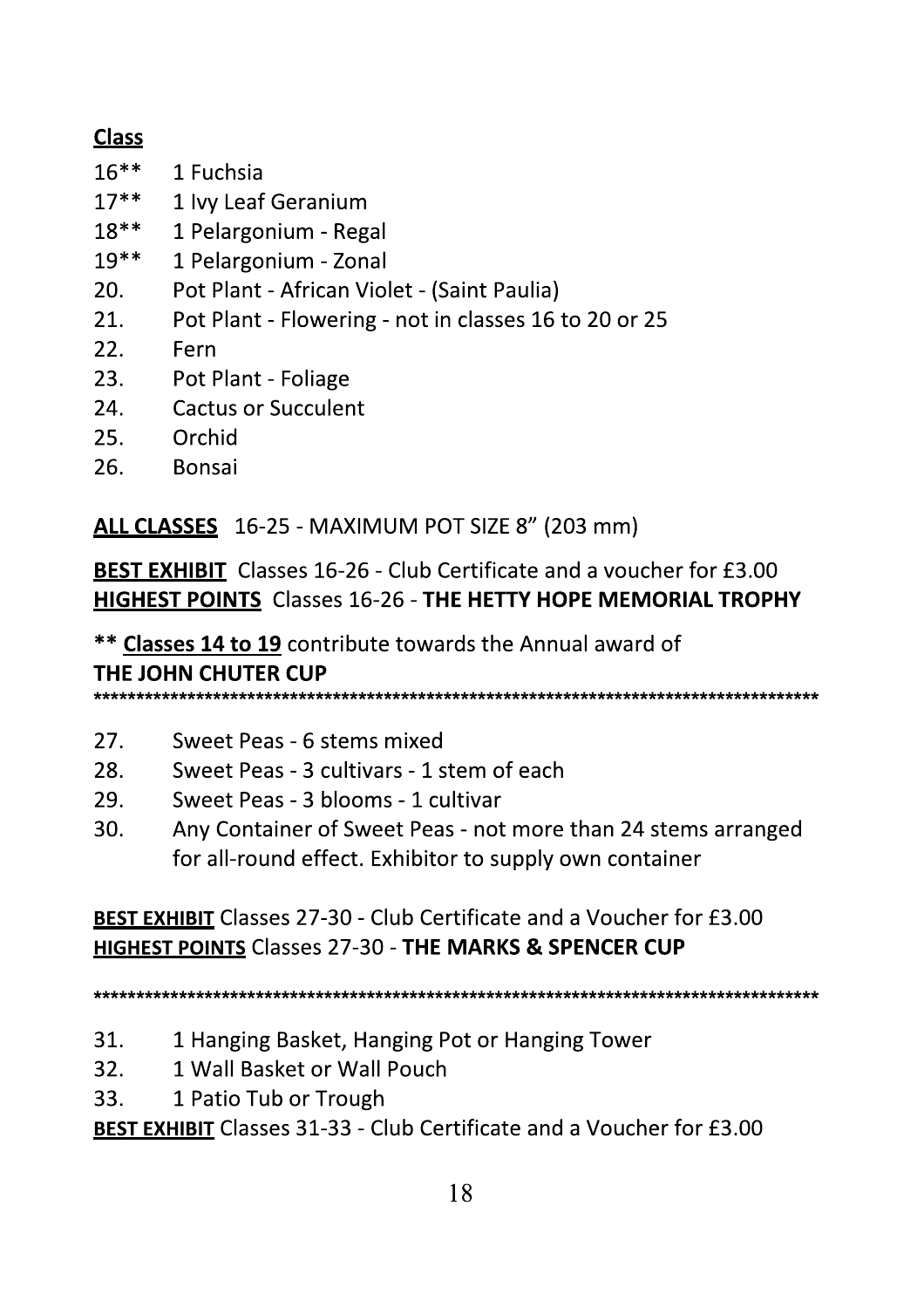<sub></sub><sub></sub><sub></sub><sub></sub>

# **SECTION 2 - FRUIT**

### **Class**

- Strawberries dish of 7 all with stalks attached 34.
- Gooseberries dish of 9 all with stalks attached 35.
- $36.$ Raspberries - dish of 9 - all with stalks attached
- 37. Plate of any other fruit, one or more types, judged for quality not quantity, all with stalks attached, any number

**BEST EXHIBIT** Classes 34-37 Club Certificate and a voucher for £3.00 **HIGHEST POINTS Classes 34-37 JOHN COOPER CHALLENGE CUP** 

### **SECTION 3 - VEGETABLES**

- 38. Broad Beans - 6 pods
- 39 Potatoes - 4 of one kind
- 40. Lettuce - 2 Cos
- 41. Lettuce - 2 Cabbage
- Radish one kind dish of 5  $42<sup>7</sup>$
- Salad Onions dish of 5 43.
- 44a. Peas - 6 pods
- 44b. Mangetout  $-6$  pods
- Carrots 3 of one kind 45
- Potato judged for weight 46.
- 47. Rhubarb - 3 sticks
- 48. Courgettes - 2 of any kind
- 49. Cabbage - 2 of any one named variety
- 50. A collection of Cut Herbs - 3 varieties - 2 stems of each
- 51. Collection of Vegetables any 3 kinds, 3 of each

**BEST EXHIBIT** Classes 38-51 Club Certificate and a voucher for £3.00 **HIGHEST POINTS Classes 38-51 THE GARDEN NEWS SHIELD**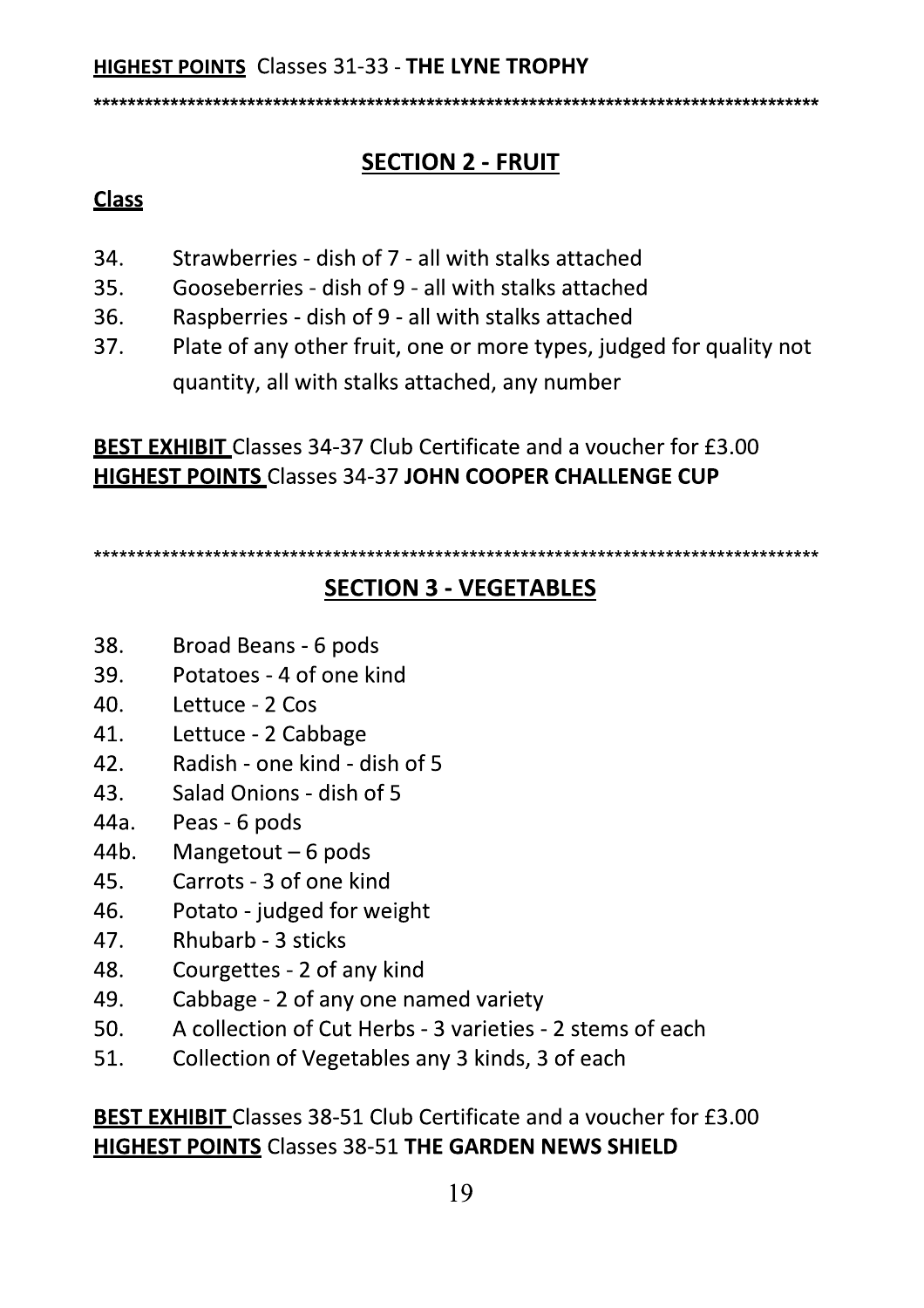### **SECTION 4 - FLOWER ARRANGING**

Please read GENERAL SHOW GUIDELINES at the front of this show schedule and ensure all exhibits in classes 52-55 are contained within the confines of the niches provided.

#### **Class**

- "Go Japanese" Exhibit 52.
- 53. "Favourite Film" - Exhibit (Please give title)
- 54. "Splash" - Modern Exhibit
- 55. "Another Cuppa" - Petite Arrangement - (W 25cm x D 25cm no height restriction)

(See new NAFAS rules for Petite Arrangements under Floral Art page 4)

**BEST EXHIBIT** Classes 52-55 Club Certificate and a voucher for £3.00 **HIGHEST POINTS Classes 52-55 THE FLORAL ART TROPHY** 

### **SECTION 5 - HANDICRAFTS**

- 56. A bunch of 4 paper flowers
- 57. A wind chime
- 58. A pot holder
- 59. A piece of woodwork or metalwork
- 60. Any piece of handicraft not included in classes 56-59

**BEST EXHIBIT** Classes 56-60 Club Certificate and a voucher for £3.00 **HIGHEST POINTS Classes 56-60 THE BERT COLE TROPHY**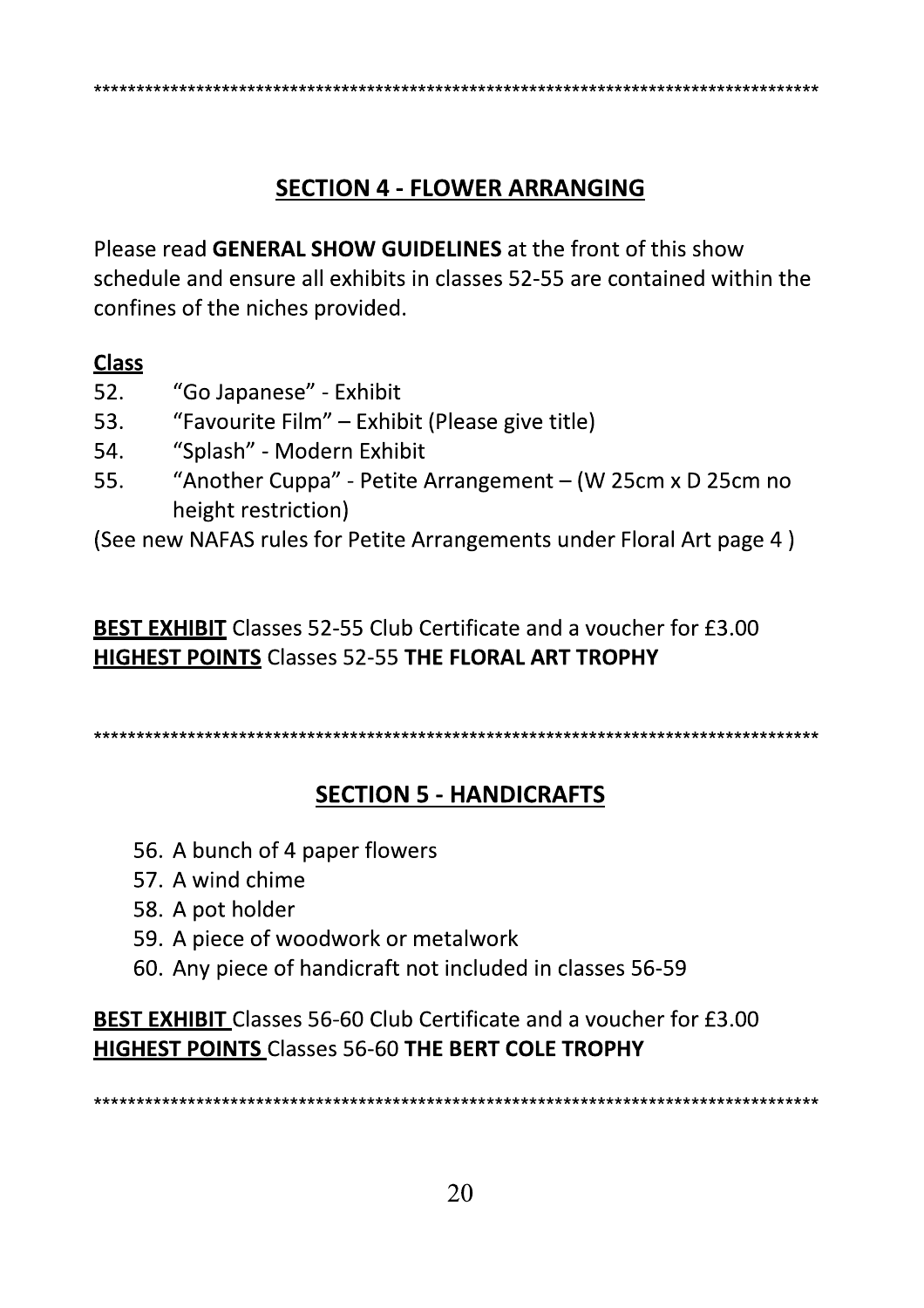### **SECTION 6 - CULINARY**

Please read GENERAL SHOW GUIDELINES at the front of this show.

Please note guidelines on jam jars.

### **Class**

61. Banana & Caramel Cake (Gluten free, see back of schedule for recipe)

- 62. 5 Garibaldi biscuits (see back of schedule for recipe)
- 63. 4 Savoury scones
- 64. Jug of refreshing summer drink
- 65. A jar of jam

**BEST EXHIBIT** Classes 61-65 Club Certificate and a voucher for £3.00 **HIGHEST POINTS Classes 61-65 HILDA LANHAM TROPHY** 

\*\*\*\*\*\*\*\*\*\*\*\*\*\*\*\*\* 

### **SECTION 7 - PHOTOGRAPHY** Print size to be 7"x 5" unmounted

- **Creepy Crawlies** 66.
- Circles 67.
- 68. Love in the Air

HIGHEST POINTS Classes 66-68 Club Certificate and voucher for £3.00

\*\*\*\*\*\*\*\*\*\*\*\*\*\*\*\*\*\*\*\*\*\*\*\*\*\*

### **SECTION 8 - JUNIOR'S CLASS**

(Please note that classes 69-72 are open to all juniors aged 13 and under and are not restricted to member's children only.) NB :- Each class to be judged as up to 8yrs and 8yrs to 13 yrs Please ensure that child's age is visible on the entry

- 69. Posy of fresh flowers in an egg cup
- 70. Mr & Mrs Mustard and Cress in 2 painted egg shells
- 71. 2 Paper flowers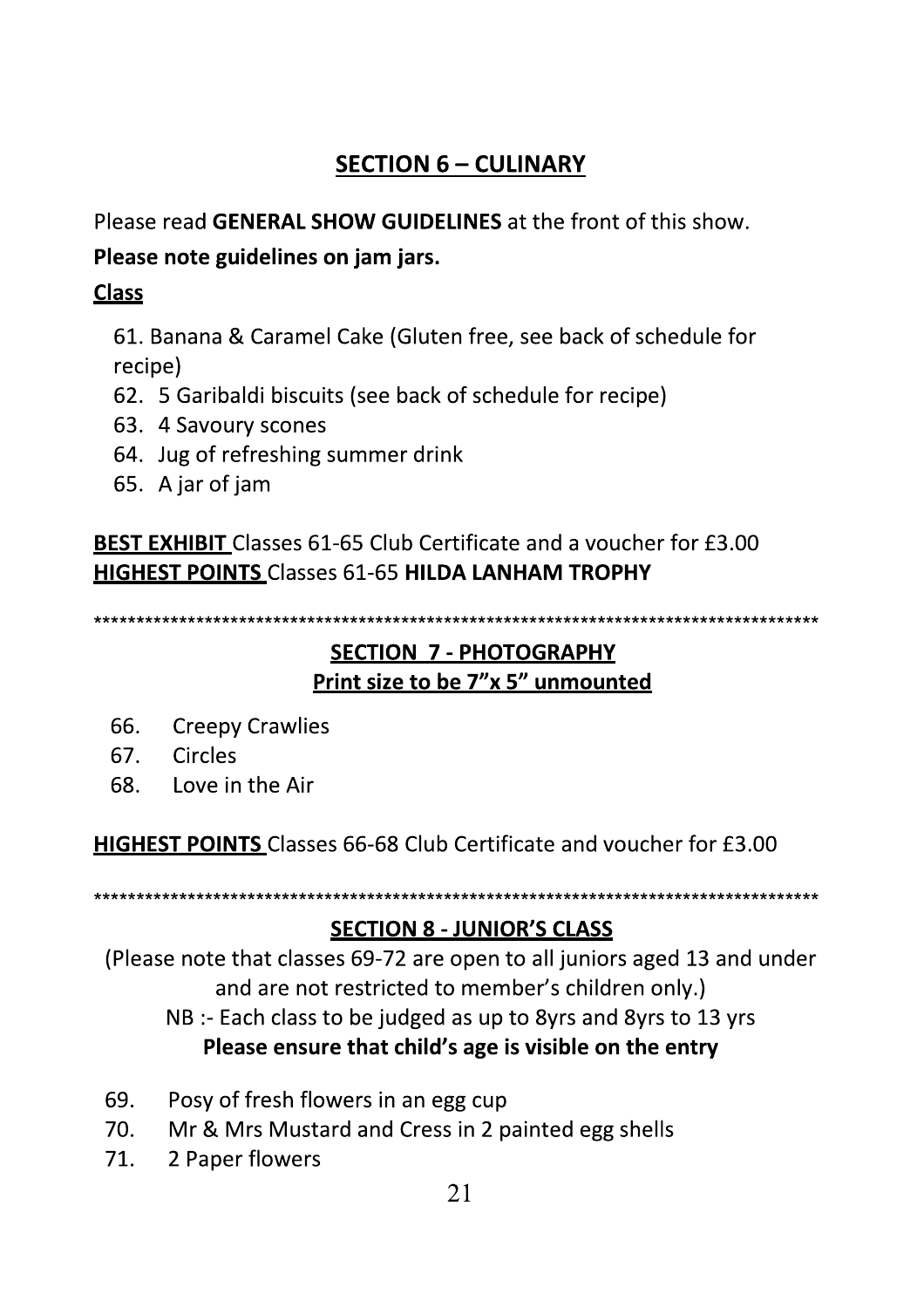72 3 fruit scones

**BEST EXHIBIT** Classes 69-72 Club Certificate and £3.00 Cash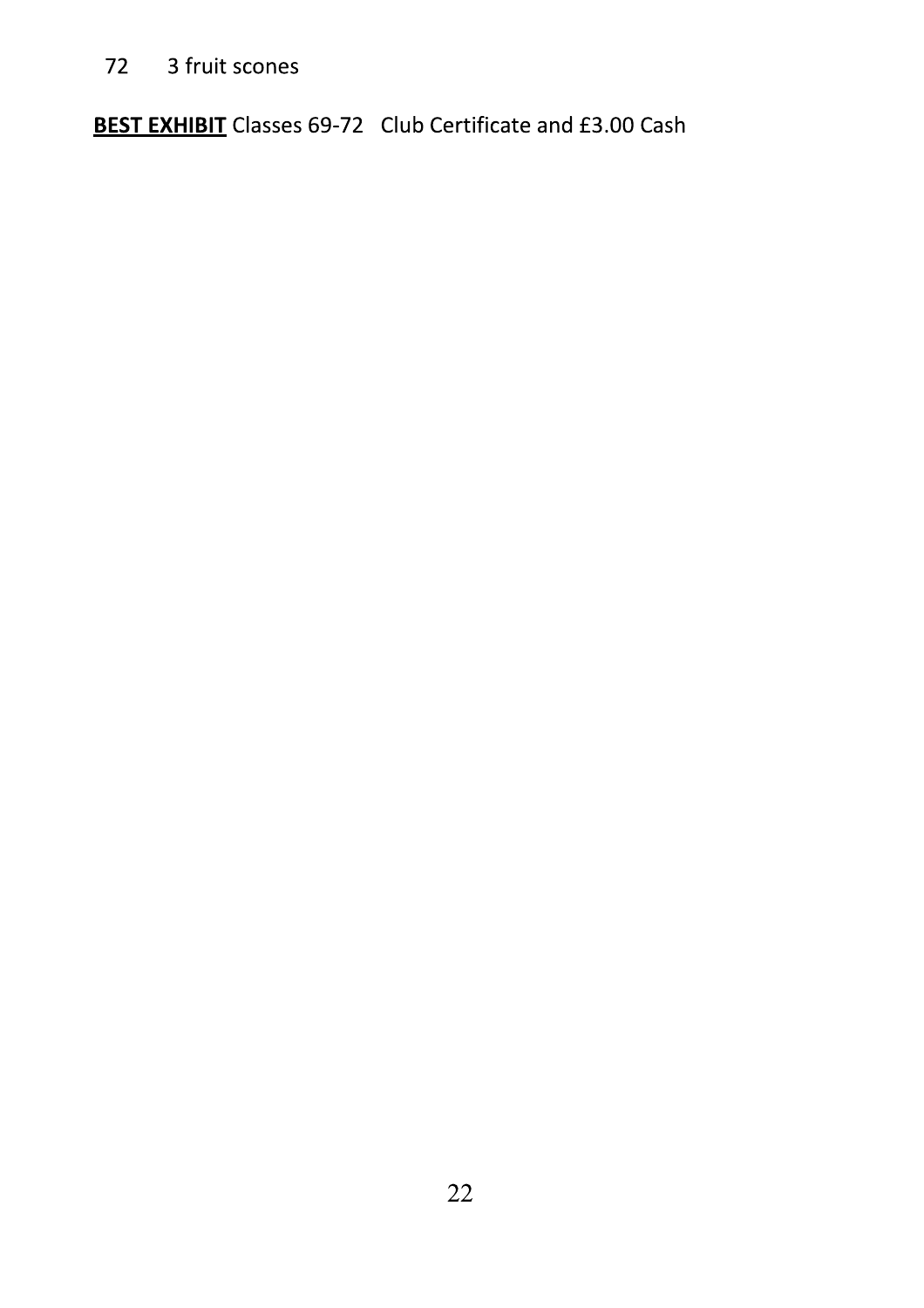### **RECIPES FOR CULINARY CLASSES**

### **BANANA & CARAMEL CAKE**

An Australian recipe. It can be made by hand but is best done using an electric mixer

#### **Ingredients**

200 g self-raising gluten free flour 125g vegetable oil 1 tsp bicarbonate of soda 2 large eggs 2 large bananas, mashed (older ones are better) 150g caster sugar

#### For the icing:

| 25g margarine or dairy free spread | 30g soft, brown sugar |
|------------------------------------|-----------------------|
| 1 tbsp milk                        | 60g icing sugar       |

#### **Method**

1. Preheat oven to 160ºC/Gas mark 3. Grease and line a 9" round tin. 2. Place all the ingredients in a large bowl and whisk together until there are lots of air bubbles in the mixture.

3. Pour into the tin and bake for about 35 minutes. The sponge will be dark in colour. Check with a skewer to make sure it is done.

4. Allow to become completely cool before icing.

5. To make the icing melt the margarine, brown sugar and milk in a small pan. Remove from the heat and whisk in the icing sugar until smooth. Spread the warm icing over the cake.

### **GARIBALDI BISCUITS (makes 12)**

### **Ingredients**

100g plain flour, plus extra for dusting 25g caster sugar, plus 2 tsp extra 25g butter, cold & cubed *l*<sub>4</sub>tsp baking powder 2 tbsp milk 1 medium egg Finely grated zest of 1/4 lemon 75g currants

### **Method**

1. Pre heat oven to 350ºF/180ºC/Gas mark 4. Line a baking tray with baking parchment.

2. Place the flour, baking powder, 25g caster sugar and butter in a bowl. Rub in the butter with your finger tips as if making pastry.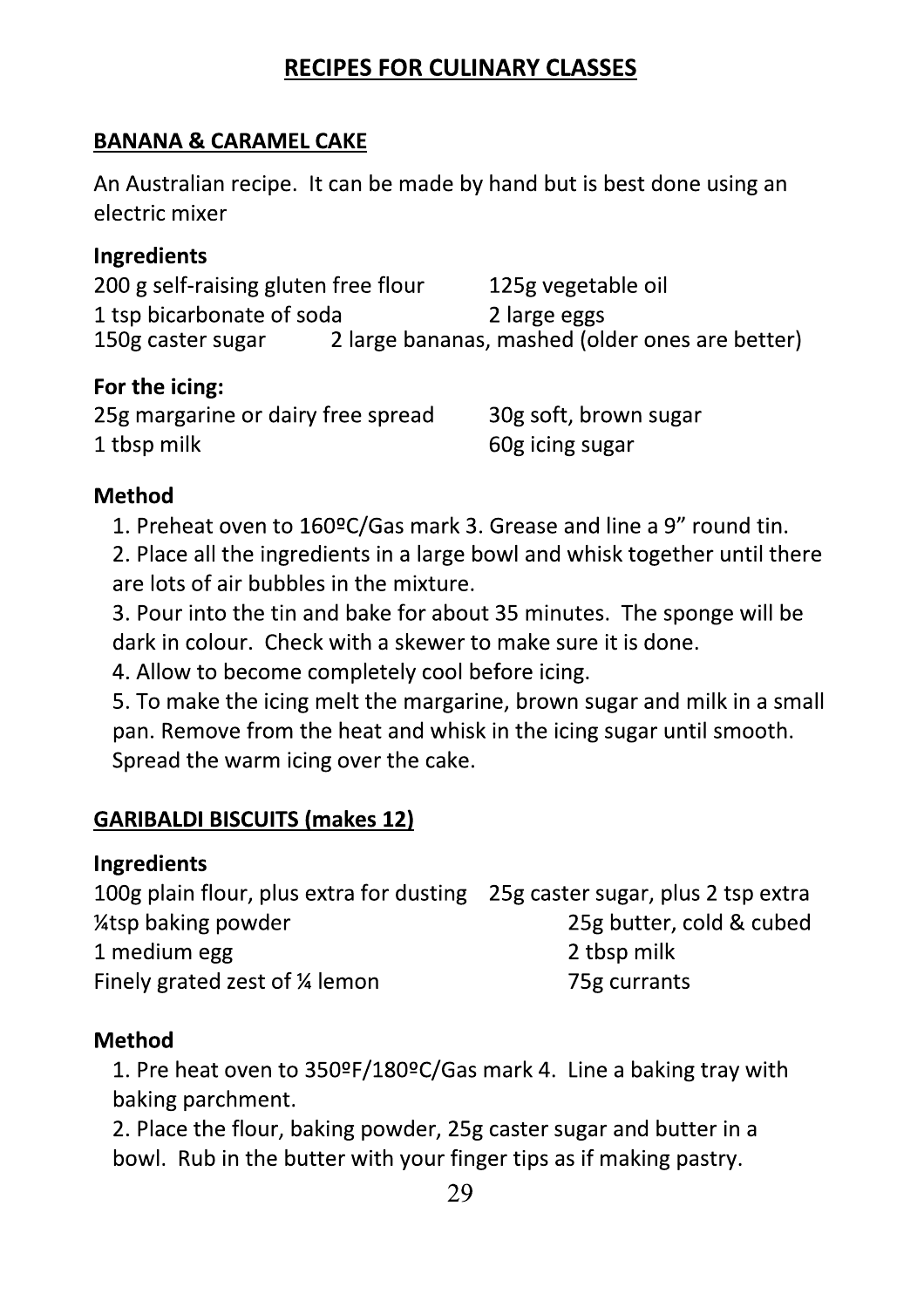3. Separate the egg putting the yolk in a small bowl and whisking with the milk.

4. Save the egg white for glazing.

5. Add the egg yolk mixture to the dry ingredients and stir using a round ended knife until a soft dough starts to form. Use your hands to bring it together into a ball.

6. Liberally flour a surface and roll the dough into a rectangle 20 x 30cm long. Mix the lemon zest with the currants and sprinkle over half the rolled dough.

7. Fold the uncovered half over the top of the currants then roll out again to reform the 20 x 30cm rectangle. Trim the edged of the dough using a sharp knife then cut into 12 even fingers.

8. Place on the baking tray, brush lightly with the egg white and sprinkle with the 2 tsp caster. Bake for 12-14 minutes until deep golden in colour. Cool on a wire rack.

9. These will keep 1-2 weeks in an airtight container.

### **NECTARINE & ALMOND TRAY BAKE**

### **Ingredients**

250g unsalted, butter, softened 150g self-raising flour 250g caster sugar 175g golden marzipan, cut into 1cm cubes 4 medium eggs, beaten 4 medium ripe nectarines, stoned & sliced 1 tsp almond essence 25g flaked almonds 75g ground almonds 2-3 tbsp apricot jam to glaze Icing sugar to dust

### **Method**

1. Preheat the oven to 180ºC/160ºC fan/Gas mark 4. Grease and line a 8" x 12 " loose baking/roasting tin with baking parchment. Make sure it comes just above the top of the tin (to help remove the cake later). 2. Using a hand held electric whisk beat the butter and sugar in a large bowl until pale & fluffy (about 5 mins). Beat in the almond essence and a pinch of salt.

3. Gradually beat in the eggs, whisking well after each addition. If the mixture looks as if it's curdling, beat in 1tbsp of the flour.

4. Using a large metal spoon, fold in (remaining) flour and ground almonds. Next fold in chopped marzipan. Scrape into prepared tin and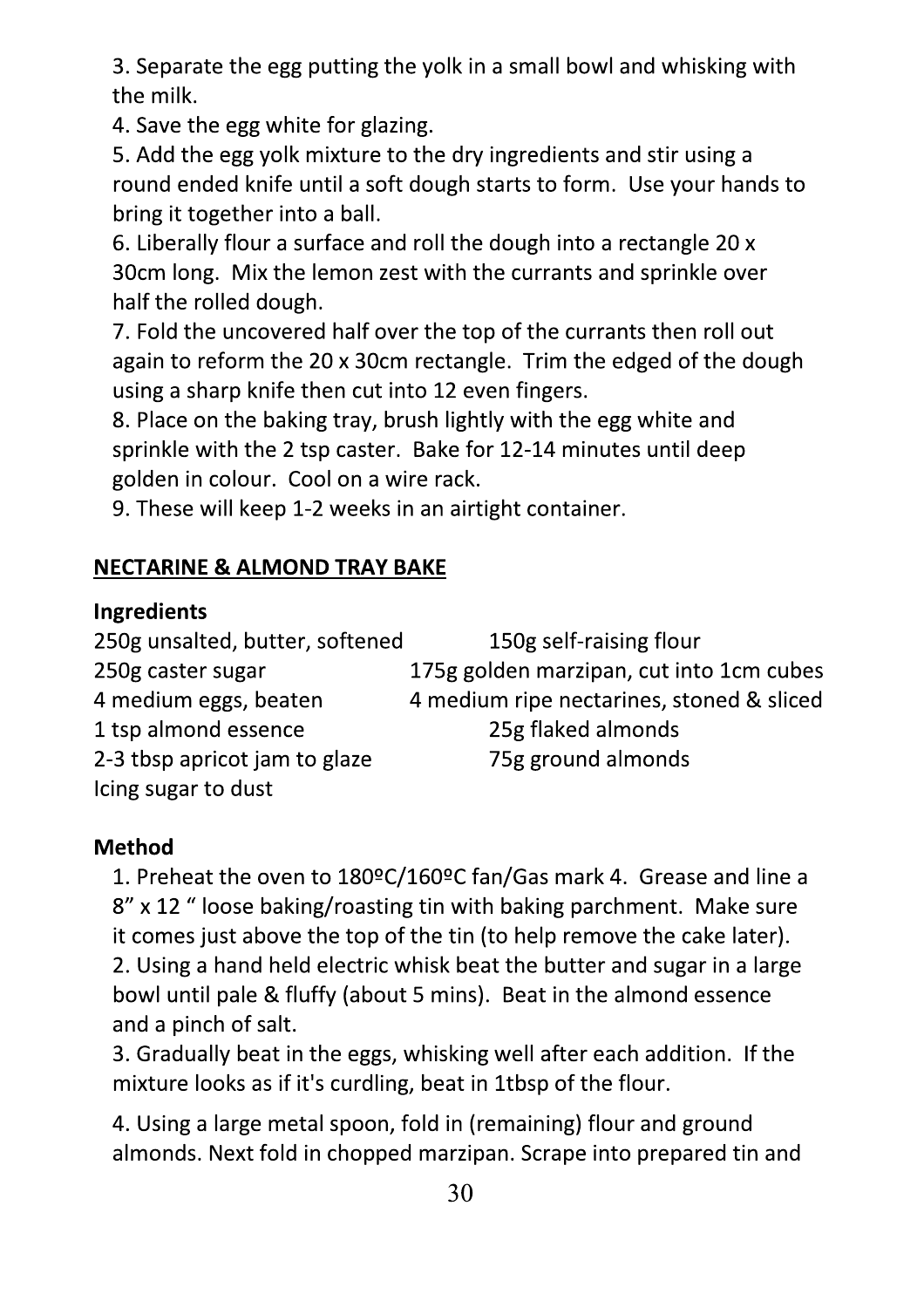smooth to level. Arrange nectarine slices on top in 3 neat lines. Scatter over flaked almonds and bake for 40-45min, or until a skewer inserted into the centre comes out clean.

5. Leave to cool in tin for 10 min. Meanwhile brush the jam over the nectarines. Transfer cake to a wire rack to cool. Serve just warm or at room temperature, lightly dusted with icing sugar.

### ULTIMATE CHOCOLATE CHIP COOKIES (makes 24)

### **Ingredients**

125g (4 oz) unsalted butter 100g (3<sup>1</sup>/<sub>2</sub> oz) soft light brown sugar 75g (3 oz) granulated sugar 250g (9 oz) plain flour 1/2 tsp bicarbonate of soda 1 large egg 1½ tsp vanilla extract  $\frac{1}{4}$  tsp salt 150g (5 oz) chopped milk chocolate

### **Method**

1. Preheat the oven to 180ºC/160ºC fan/Gas mark 4. Line two large baking trays with baking parchment.

2. Melt the butter and place in a large bowl. Leave to cool for 5 minutes.

3. Using a wooden spoon beat in the brown sugar, granulated sugar, egg, salt and vanilla extract until smooth.

4. Stir in the flour and bicarbonate of soda until the mixture just forms a dough.

5. Mix in the chopped chocolate until evenly distributed.

6. Using a spoon make 24 rough mounds of dough, leaving space to spread, onto the trays.

7. Bake for about 10-12 minutes until the edges of the cookies are just golden but the middles are still soft.

8. Leave to cool on the baking trays for 10 minutes then transfer to a rack to cool completely.

9. Store in an airtight container. They will soften slightly over time.

Tip: If you want the chocolate pieces to hold their shape during baking Green & Black's Milk Chocolate is recommended. You can also freeze the dough on the trays, then transfer them to a bag and freeze for up to 2 months. Cook from frozen at temperature above for 13-15 minutes.